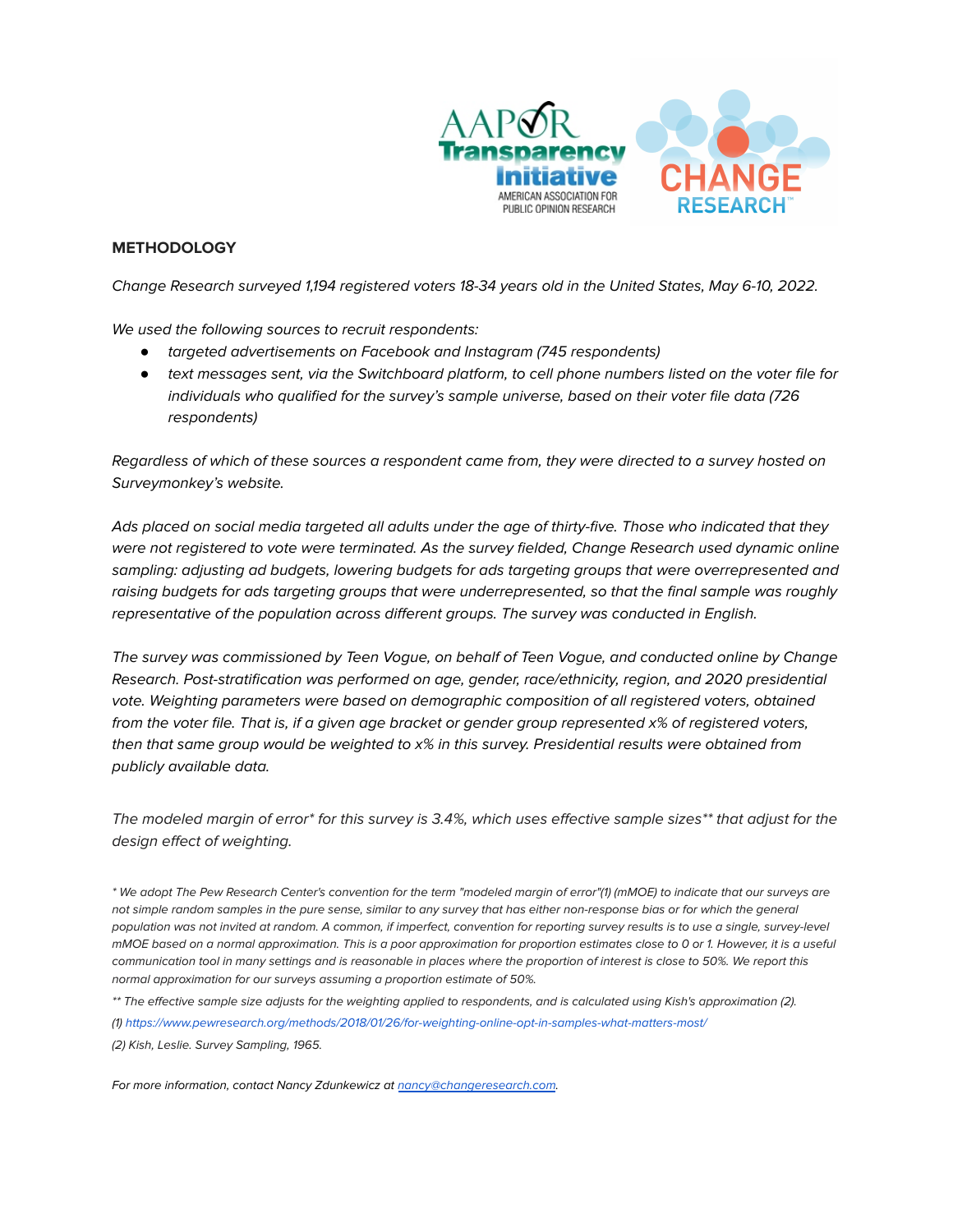## **REPORTED QUESTIONS**

- 1. Are you:
	- Male
	- Female
	- Other
- 2. In what year were you born? [TERMINATE IF 35 OR OLDER]
- 3. In what ZIP code do you currently live?
- 4. What is your race? [multi-select]
	- White/Caucasian
	- Black or African American
	- Hispanic or Latino/a
	- American Indian or Alaska Native
	- Asian / Pacific Islander
	- Something else (please specify)
- 5. What is the highest level of education you have completed?
	- High school diploma or less
	- Some college, but no degree
	- Associate's degree, or two-year college degree
	- Bachelor's degree, or four-year college degree
	- Graduate degree

[if 'high school,' 'some college,' or 'associate's degree'] Are you currently enrolled in a degree-granting program?

- Yes
- $\bullet$  No

[if answered 'BA' or 'Graduate Degree'] Are you currently enrolled in a graduate or professional degree program (Masters, PhD, law school, medical school, etc)?

- Yes
- No
- 6. Are you registered to vote?
	- Yes
	- No
	- Not sure
- 7. Generally speaking, do you think of yourself as a: [Randomize]
	- Democrat
	- Republican
	- Independent/Other

[If independent/ no party affiliation] Do you consider yourself closer to:

- The Democrats
- The Republicans
- Neither

[If Democrat/Republican] Do you consider yourself a:

- Strong [Democrat/Republican]
- Not so strong [Democrat/Republican]
- 8. How did you vote in the 2020 election for President, or for some reason were you unable to vote?
	- Joe Biden, the Democrat
	- Donald Trump, the Republican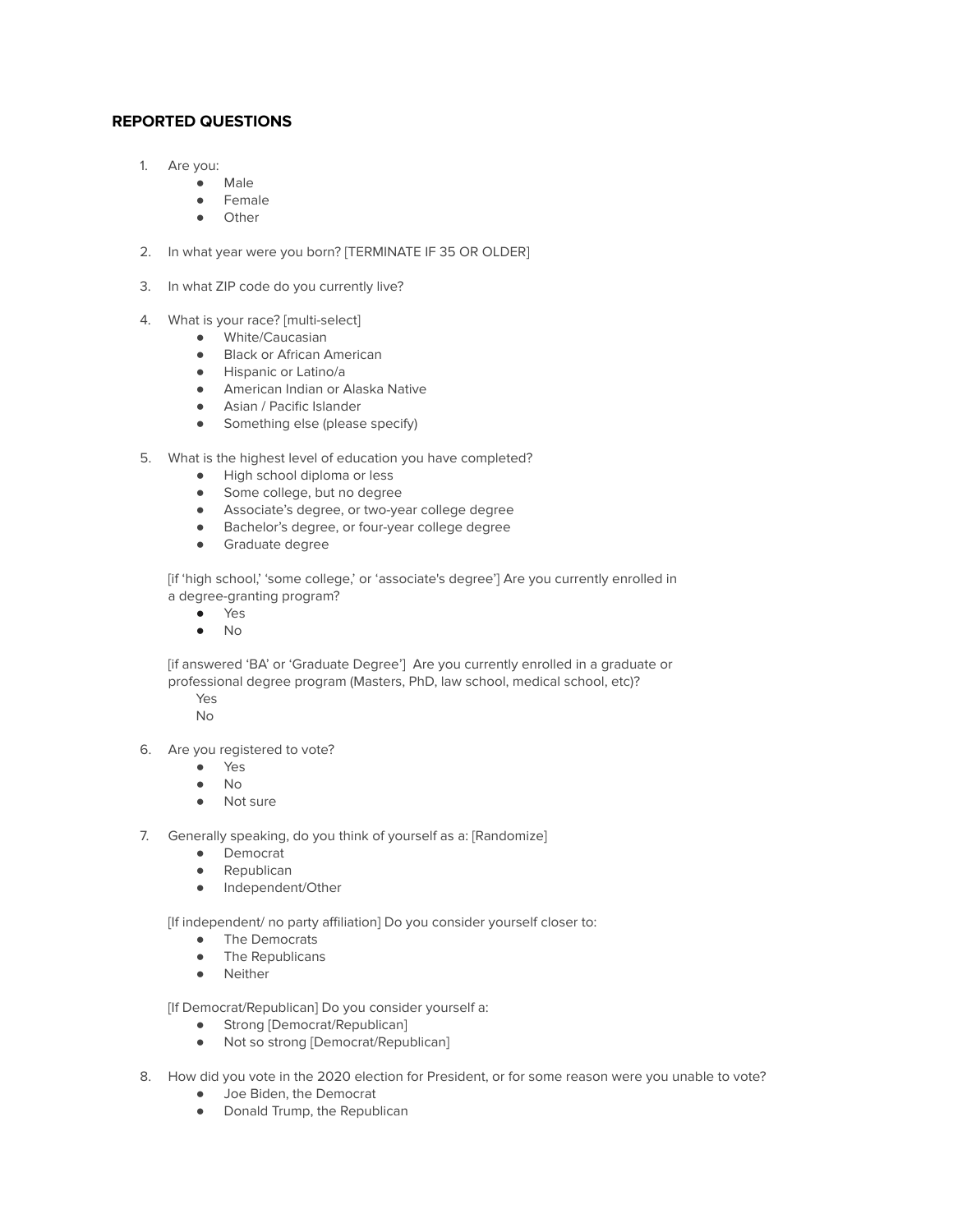- Jo Jorgensen, the Libertarian
- Not registered/Too young/Ineligible
- Did not vote
- 9. How likely are you to vote in the November election for Congress and other offices?
	- Yes, definitely
	- Yes, probably
	- Maybe (50-50)
	- No, probably not
	- No, definitely not
- 10. How motivated are you to vote in the November election on a scale from 0 to 10, where 0 means you are not motivated at all and 10 means you are extremely motivated? (0 - not motivated at all | 1 | 2 | 3 | 4 | 5 | 6 | 7 | 8 | 9 | 10 - extremely motivated)
- 11. Do you approve or disapprove of the job being done by each of the following public officials? [Randomize] [Strongly approve | Somewhat approve | Somewhat disapprove | Strongly disapprove]
	- Joe Biden as President
	- Your own member of Congress
- 12. If the election for US Congress were held today, who would you vote for? [Flip]
	- The Republican candidate
	- The Democratic candidate
	- Not sure

[If not sure] If you had to choose, who would you vote for? [Flip]

- The Republican candidate
- The Democratic candidate
- Not sure
- Would not vote
- 13. Which of the following best describes how you identify politically?
	- Progressive
	- Liberal
	- Moderate
	- Libertarian
	- Conservative
- 14. How would you say things in the country are going? Are they going in the right direction, or are they off on the wrong track? [Flip]
	- Right direction
	- Wrong track
- 15. Long-term, I am mostly: [Flip]
	- Optimistic about the future
	- Pessimistic about the future
- 16. How favorable are your feelings about each of the following public figures? [Randomize] [Very favorable | Somewhat favorable | Neutral | Somewhat unfavorable | Very unfavorable | Never heard of them]
	- The Democratic Party
	- The Republican Party
	- Joe Biden
	- Donald Trump
	- Kamala Harris
	- Alexandria Ocasio-Cortez
	- Bernie Sanders
	- Joe Manchin
	- Mitch McConnell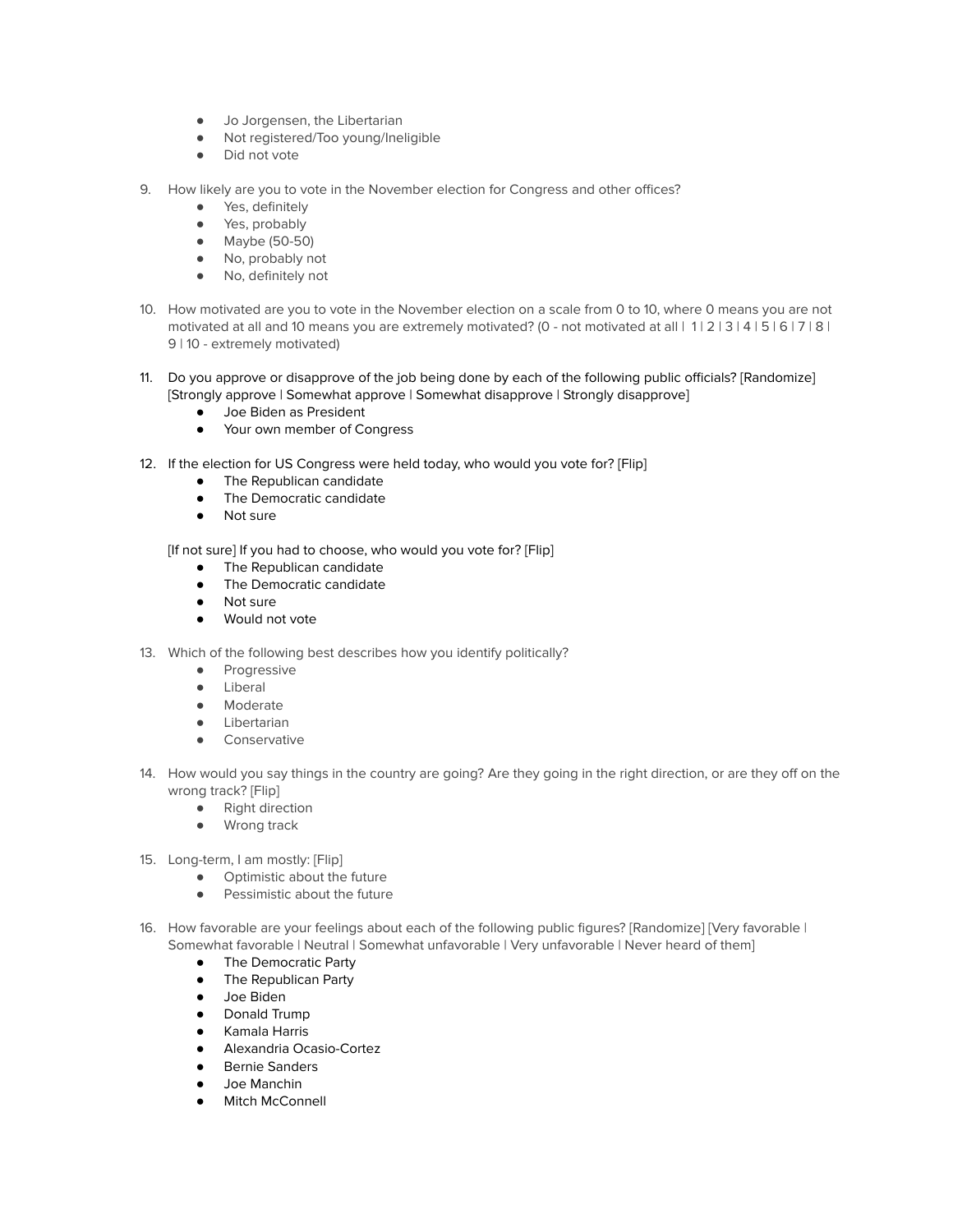- Nancy Pelosi
- Elon Musk
- Taylor Swift
- Capitalism
- Socialism
- Teen Vogue
- Black Lives Matter
- 17. Which THREE of the following issues are the most important priorities facing your generation today? [Randomize]
	- The economy & jobs
	- Healthcare costs
	- The right to vote
	- Abortion rights
	- Climate change
	- Gun control
	- Student debt
	- Immigration issues
	- Racism & discrimination
	- Criminal justice reform
	- Protecting LGBTQ rights
	- Corporate greed
	- Money in politics

## 18. How would you rate the current state of each of the following: [Randomize] [Excellent | Good | Not so good | Poor]

- The economy & jobs
- Healthcare costs
- The right to vote
- Abortion rights
- Climate change
- Gun control
- Student debt
- Immigration issues
- Racism & discrimination
- Criminal justice reform
- Protecting LGBTQ rights
- Corporate greed
- Money in politics
- 19. Who do you trust more on each of the following issues: [Randomize] [The Democrats | The Republicans | Neither]
	- The economy & jobs
	- Healthcare costs
	- The right to vote
	- Abortion rights
	- Climate change
	- Gun control
	- Student debt
	- Immigration issues
	- Racism & discrimination
	- Criminal justice reform
	- **•** Protecting LGBTQ rights
	- Corporate greed
	- Money in politics
- 20. How much have you seen, heard, or read about each of the following: [Randomize] [A lot | Some | Only a little | Nothing at all]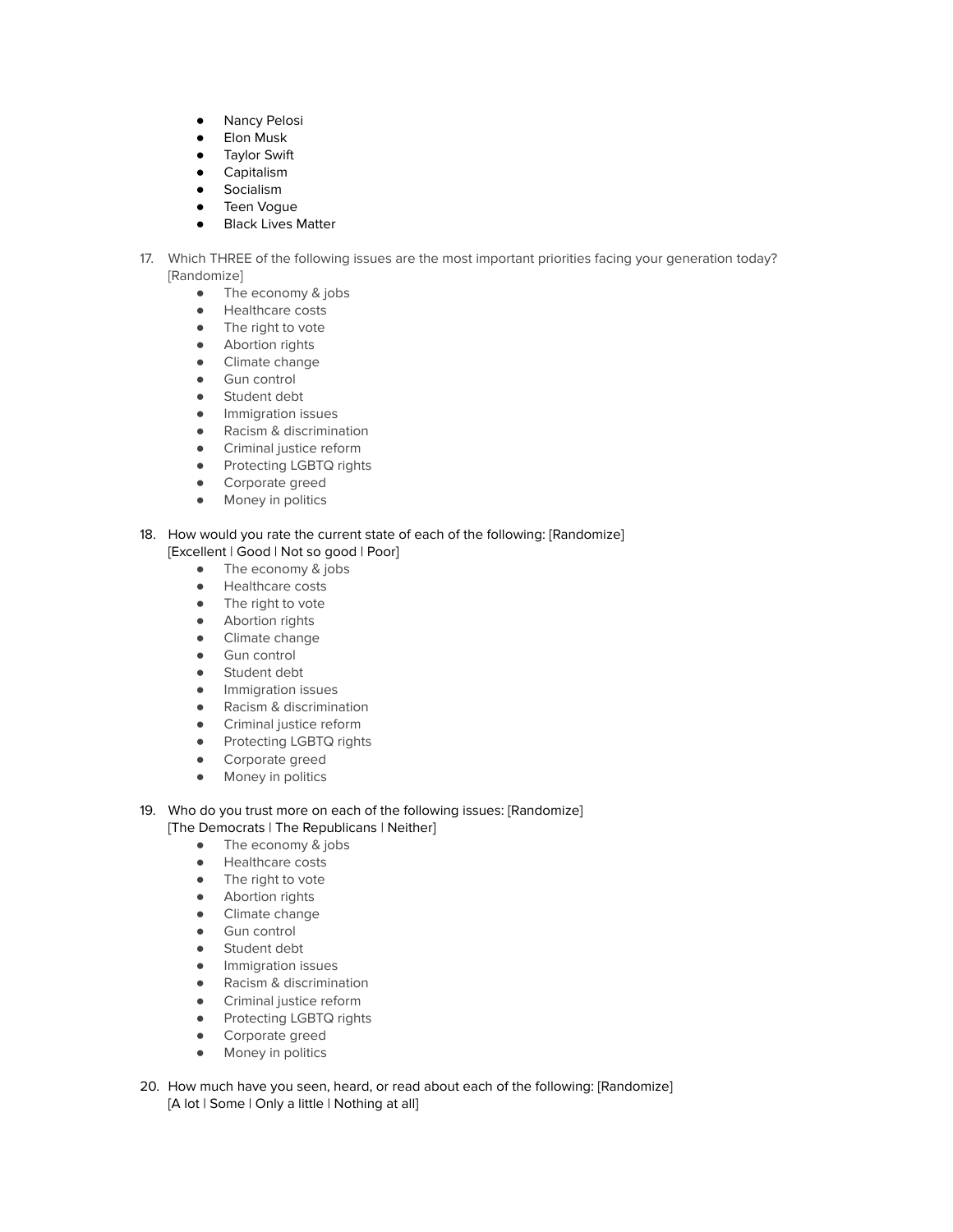- Rihanna's pregnancy.
- The invasion of Ukraine by Russia.
- 21. When it comes to the economy in America, do you think it is: [Flip]
	- Basically running fine and needs no significant adjustments
	- Not running well but only needs small reforms
	- Fundamentally broken and needs large structural reforms
- 22. Do you agree or disagree with each of the following statements: [Randomize]
	- [Strongly agree | Somewhat agree | Somewhat disagree | Strongly disagree | Not sure]
		- The American Dream—if you work hard, you can get ahead–was once true, but is no longer a reality for my generation.
		- I am worried I won't be able to purchase a home during my lifetime.
		- I believe I will be able to retire at a reasonable age.
		- I can comfortably afford all of the bills I have to pay every month.
		- The economic system in this country unfairly favors the wealthy
		- Corporations in the United States have too much power.
		- My generation is so burdened by the high cost of college, student loans, rent, and medical care that it is hard to think about being financially capable of raising a family.
		- A college degree really isn't worth it anymore.
- 23. Compared to your parents, do you think you will be financially:
	- Better off
	- About the same
	- Worse off
- 24. Which two of the following are the biggest economic challenges facing people your age? [Randomize]
	- Healthcare costs are too high
	- The system is rigged for the rich and corporations
	- The rising cost of groceries & gas
	- Rent is too expensive
	- Taxes are too high
	- Jobs don't offer good pay and benefits
	- We are too reliant on fossil fuels
	- College is too expensive
	- Lack of investment in infrastructure
	- Lack of paid leave or affordable childcare
	- Discrimination and lack of opportunities for people of color
- 25. Compared to March of 2020, are you earning:
	- More money
	- About the same amount
	- Less money
- 26. What is your employment status? Select all that apply.
	- Employed full time
	- Employed part time
	- **•** Temporarily unemployed
	- Unemployed and not seeking work
	- Business owner
	- Full time homemaker
	- Full time student
- 27. Which of the following do you consider your current or most recent job?
	- White collar
	- Blue collar
	- **•** Service industry
	- Educator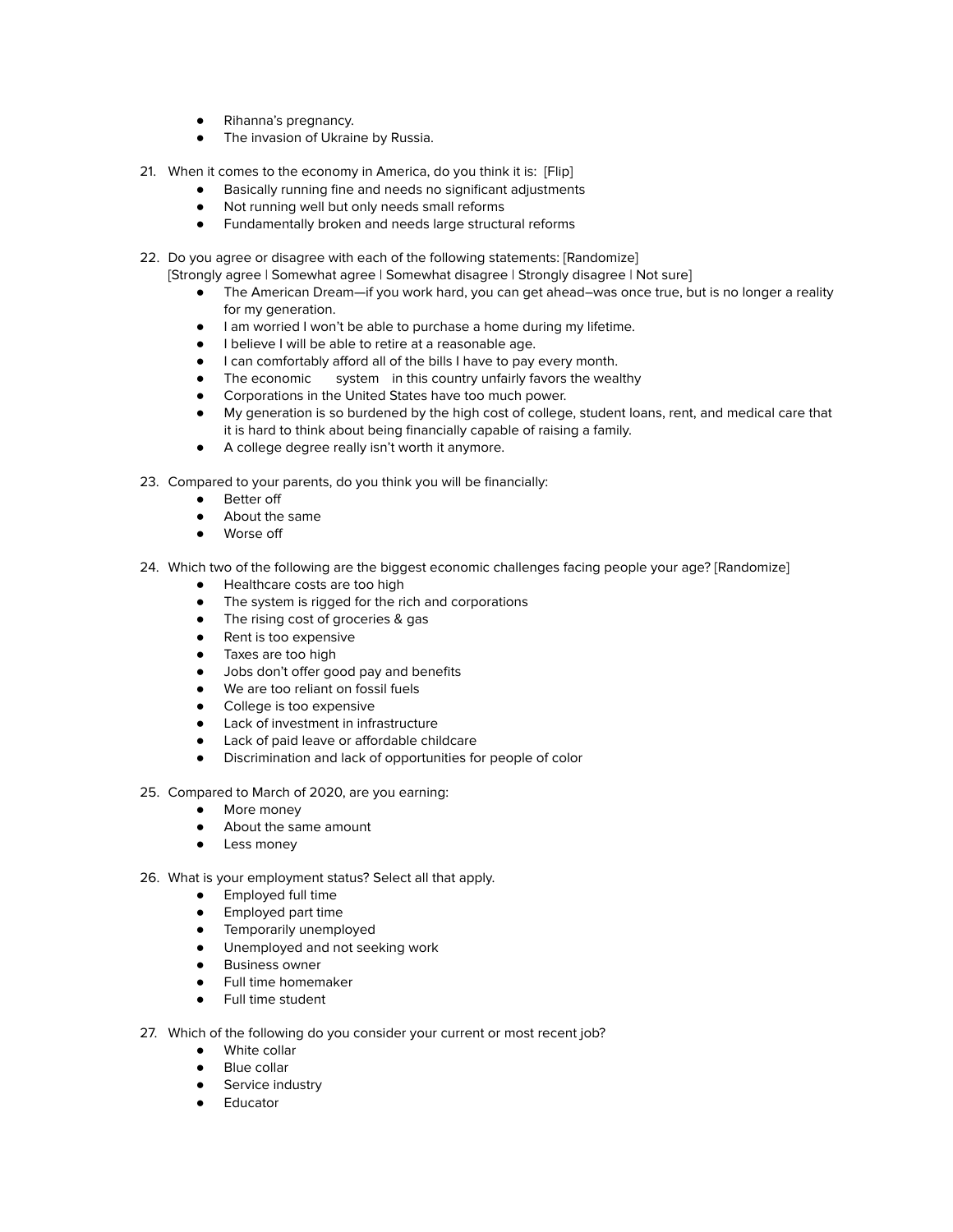- Health care worker
- Homemaker
- **Military**
- Student
- Have not worked
- 28. [IF EMPLOYED] Are you working in your desired field of work?
	- Yes
	- $No$
	- Not sure
- 29. [IF EMPLOYED OR TEMP OUT OF WORK] Which statement comes closest to describing your mindset about your job over the last year?
	- Was laid-off/fired
	- Have resigned or quit
	- Have considered leaving but stayed
	- Plan to resign in the near future
	- Never thought about leaving
- 30. When thinking about your career, how important is each of the following: [Randomize] [Very important | Somewhat important | Not too important | Not important at all]
	- Makes the world a better place
	- Opportunities to learn
	- A diverse and inclusive workplace
	- Work-life balance
	- Good pay and benefits
	- Sense of belonging to a team
	- Flexibility to work remotely
- 31. How much have you seen, heard, or read about each of the following: [Randomize] [A lot | Some | Only a little | Nothing at all]
	- Elon Musk's efforts to purchase Twitter.
	- The Johnny Depp and Amber Heard trial
	- Inflation on goods like gas and groceries
- 32. Which statement comes closer to your point of view, even if neither is exactly right? [Flip]
	- Obstacles that once made it harder for women to get ahead are largely gone.
	- Significant obstacles still make it harder for women to get ahead than men.
- 33. Abortion should be:
	- Legal in all cases
	- Legal in most cases
	- Illegal in most cases
	- Illegal in all cases
- 34. Should the US Supreme Court overturn Roe v. Wade, the 1973 decision establishing a right to an abortion? [Flip]
	- Yes, Roe v. Wade should be overturned
	- No. Roe v. Wade should not be overturned
	- Not sure
- 35. How likely do you think it is that the Supreme Court will overturn abortion rights this year?
	- Very likely
	- **•** Somewhat likely
	- Not too likely
	- Not likely at all
- 36. How much have you seen, heard, or read about each of the following: [Randomize]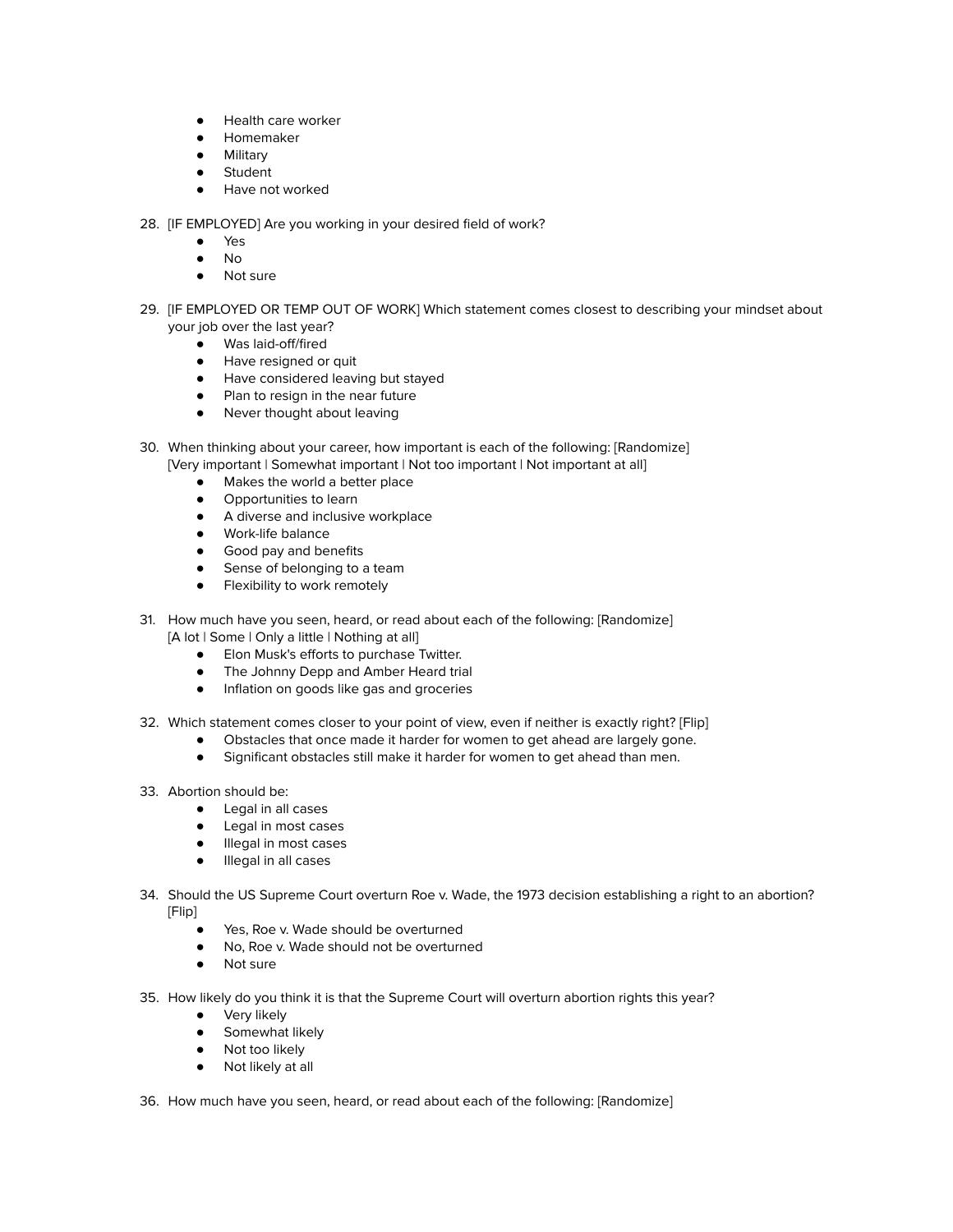[A lot | Some | Only a little | Nothing at all]

- The leaked draft of US Supreme Court opinion that indicates the conservative majority on the Court intends to overturn Roe v. Wade this year.
- 37. In a word, what best describes how you felt after learning this news about the future of Roe v. Wade? [OPEN END]
- 38. As you may know, a leaked US Supreme Court opinion indicates that the conservative majority of the Court intends to overturn Roe v. Wade, the 1973 U.S. Supreme Court decision establishing the right to an abortion. Does that make you more or less motivated to vote in November?
	- Much more motivated
	- Somewhat more motivated
	- Makes no difference
	- Somewhat less motivated
	- Much less motivated
- 39. Thinking about the 2022 elections for US Congress and other state offices, are you more likely to support a candidate who: [Randomize]
	- Agrees with my stance on abortion access, even if they disagree with me on other issues.
	- Agrees with my stance on most issues, even if they disagree with my stance on abortion access.

40. Do you agree or disagree with each of the following statements: [Randomize] [Strongly agree | Somewhat agree | Somewhat disagree | Strongly disagree | Not sure]

- Women will never have equal rights until they have the freedom to decide when to give birth.
- Reproductive healthcare decisions should be made between women and their doctors, not politicians.
- 41. Do you know anyone who has had an abortion? [Flip]
	- Yes
	- No
	- Not sure

42. Based on what you know, do you support or oppose each of the following? [Randomize] [Strongly support | Somewhat support | Somewhat oppose | Strongly oppose | Not sure]

- Canceling significant amounts of student loan debt.
- Reducing carbon emissions and addressing the impact of climate change.
- Providing a pathway to citizenship for DREAMers, young undocumented immigrants who were brought to the country as children.
- Raising taxes on the wealthy and corporations.
- A Medicare for all plan.
- Legalizing cannabis use for adults at the federal level.
- A law to protect the right to access abortion care throughout the United States.
- Protecting and strengthening the right to join a union to bargain collectively for better wages, compensation, and working conditions.
- Reallocating some money currently spent on police and policing to other programs, like hospitals, social workers, and schools.
- Combating political corruption by ending partisan gerrymandering and removing dark money in political campaigns.
- Protecting transgender rights, including preventing discrimination against transgender students in sports.
- Banning certain books and restricting what students can learn about gender, sexuality and race in schools.
- 43. Which THREE of these proposals are the most important for our leaders to do?
	- <<INSERT LIST FROM QUESTION ABOVE>>
- 44. Do you support or oppose eliminating the filibuster -- a Senate tradition that allows a minority of Senators to prevent a vote on a bill if 60 of the 100 Senators?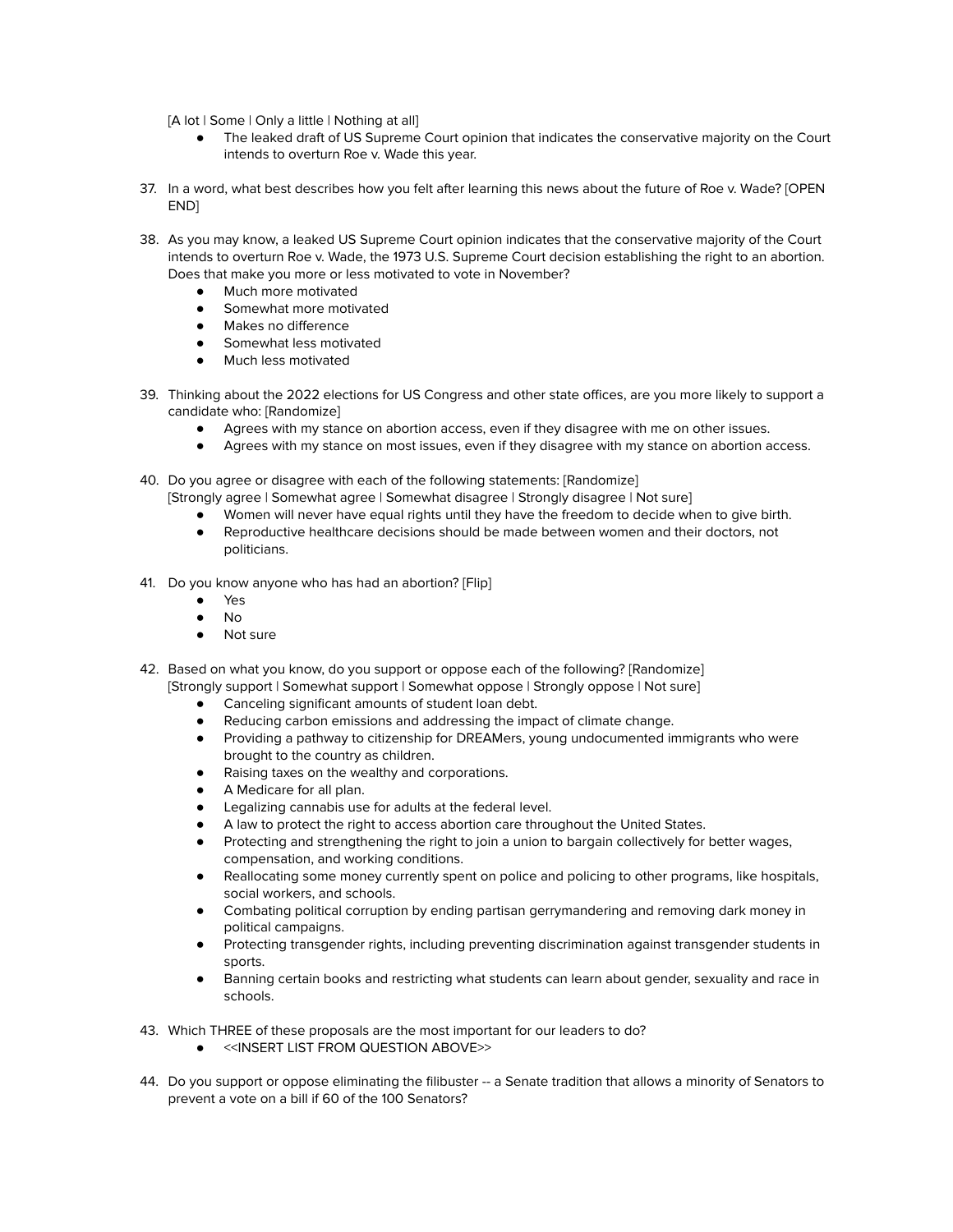- Strongly support eliminating the filibuster
- Somewhat support eliminating the filibuster
- Somewhat oppose eliminating the filibuster
- Strongly oppose eliminating the filibuster
- Not sure
- 45. Do you support or oppose eliminating the filibuster in order to pass a law to protect the right to access abortion care throughout the United States?
	- Strongly support
	- Somewhat support
	- Somewhat oppose
	- Strongly oppose
	- Not sure
- 46. How much have you seen, heard, or read about each of the following: [Randomize] [A lot | Some | Only a little | Nothing at all]
	- Kim Kardashian wearing Marilyn Monroe's dress for the 2022 Met Gala
	- The "Don't Say Gay" bill that was recently passed in Florida.
	- Crime rates in the U.S. over the past few years
- 47. When it comes to combating climate change, do you think the Biden Administration is doing:
	- Not enough
	- The right amount
	- Too much
- 48. Do you agree or disagree with each of the following statements: [Randomize]
	- [Strongly agree | Somewhat agree | Somewhat disagree | Strongly disagree | Not sure]
		- I still have hope we can act to address climate change before it is too late.
		- I don't plan to have children out of concern about climate change.
- 49. Do you agree or disagree with each of the following statements: [Randomize] [Strongly agree | Somewhat agree | Somewhat disagree | Strongly disagree | Not sure]
	- American history belongs to people of color too. Teachers should teach the complete facts about historical topics like slavery and how our history continues to affect people today while celebrating our nation's diversity.
	- Trans student-athletes don't take opportunities from their peers. They just want to play with their friends and benefit from athletic pursuits like everyone else.
	- Decades ago, interracial marriage was illegal in many states. Gay marriage was not the law of the land until 2015. The next generation will think it was crazy that there was a time with transgender people did not have full rights too.
- 50. In your opinion, are schools in your neighborhood spending too much time, about the right amount of time, or not enough time teaching about difficult topics in our nation's history like slavery, Jim Crow, Japanese internment, and the treatment of Native American tribes?
	- Not enough
	- About the right amount
	- Too much
- 51. How much have you seen, heard, or read about each of the following: [A lot | Some | Only a little | Nothing at all]
	- The protests of climate scientists after the Intergovernmental Panel on Climate Change's new report that rapid carbon cuts are required by 2025 to avoid catastrophic climate effects.
	- Kim Kardashian dating Pete Davidson.
- 52. How often would you say you spend time on each of the following social media platforms? [Multiple times a day | Once a day | A few times a week | Less often | Do not use]
	- YouTube
	- **Facebook**